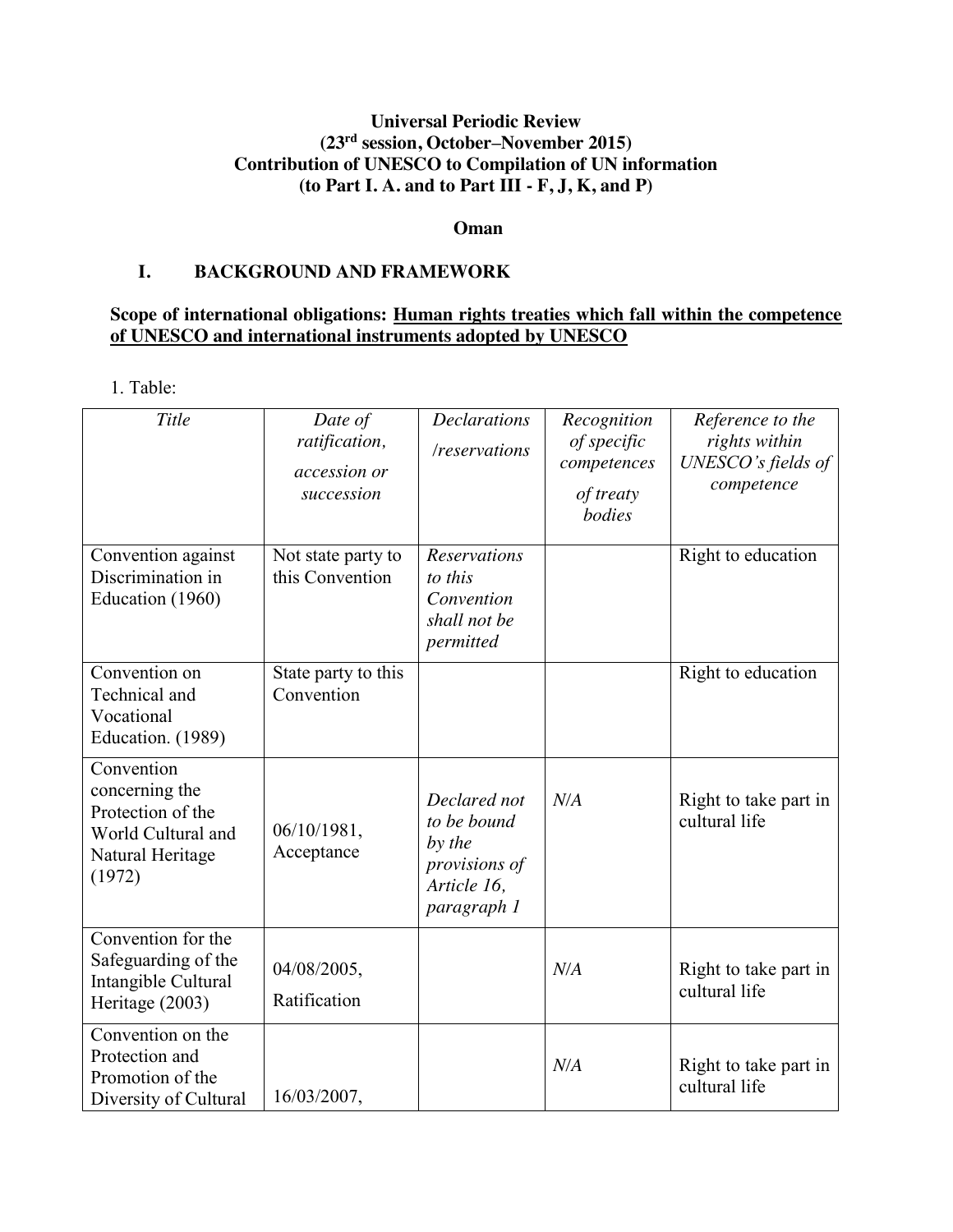| Expressions (2005) | $\sqrt{ }$<br>Katıfıcatıon |  |  |
|--------------------|----------------------------|--|--|
|                    |                            |  |  |

### **II. Input to Part III. Implementation of international human rights obligations, taking into account applicable international humanitarian law to items F, J, K, and P**

#### **Right to education**

### **NORMATIVE FRAMEWORK**

#### **Constitutional Framework:**

2. The **Basic Law of the Sultanate of Oman (the Constitution)** was promulgated in the Royal Decree No. 101/1996, which was published in the Official Gazette on 6 November 1996<sup>1</sup>. The text does not explicitly enshrine the right to education, however, **Article 13** recognize Education as a key pillar of the society and provides that:

- a) **"**Education is a cornerstone for the progress of society which the State fosters and endeavours to make it accessible to all.
- b) Education aims to raise and develop the general cultural standard, promote scientific thought, kindle the spirit of research, respond to the requirements of economic and social plans, build a generation that is physically and morally strong, that takes pride in its nation, country and heritage, and preserves its achievements.
- c) The State provides public education, works to combat illiteracy and encourages the establishment of private schools and institutes under its supervision and in accordance with the provisions of the Law.
- d) The State fosters and preserves the national heritage, encourages the sciences, arts, literature, and scientific research and assist in their propagation."

Moreover, **Article 12** states that "Justice, equality and equality of opportunity between Omanis are the pillars of society, guaranteed by the State" and with regard to the principle of nondiscrimination, **Article 17** adds that "All citizens are equal before the Law, and they share the same public rights and duties. There is no discrimination between them on the ground of gender, origin, colour, language, religion, sect, domicile or social status."

# **Legislative Framework:**

 $\overline{\phantom{a}}$ 

<sup>1</sup> http://www.omanet.om/english/government/basiclaw/overview.asp?cat=gov&subcat=blaw http://www.ilo.org/dyn/natlex/docs/ELECTRONIC/47392/92273/F544628608/OMN47392.pdf http://www.unesco.org/education/edurights/media/docs/d7b9a489f1f0469e700f4cd76f21550a0bf1c25c.pdf, Accessed on 23/01/2014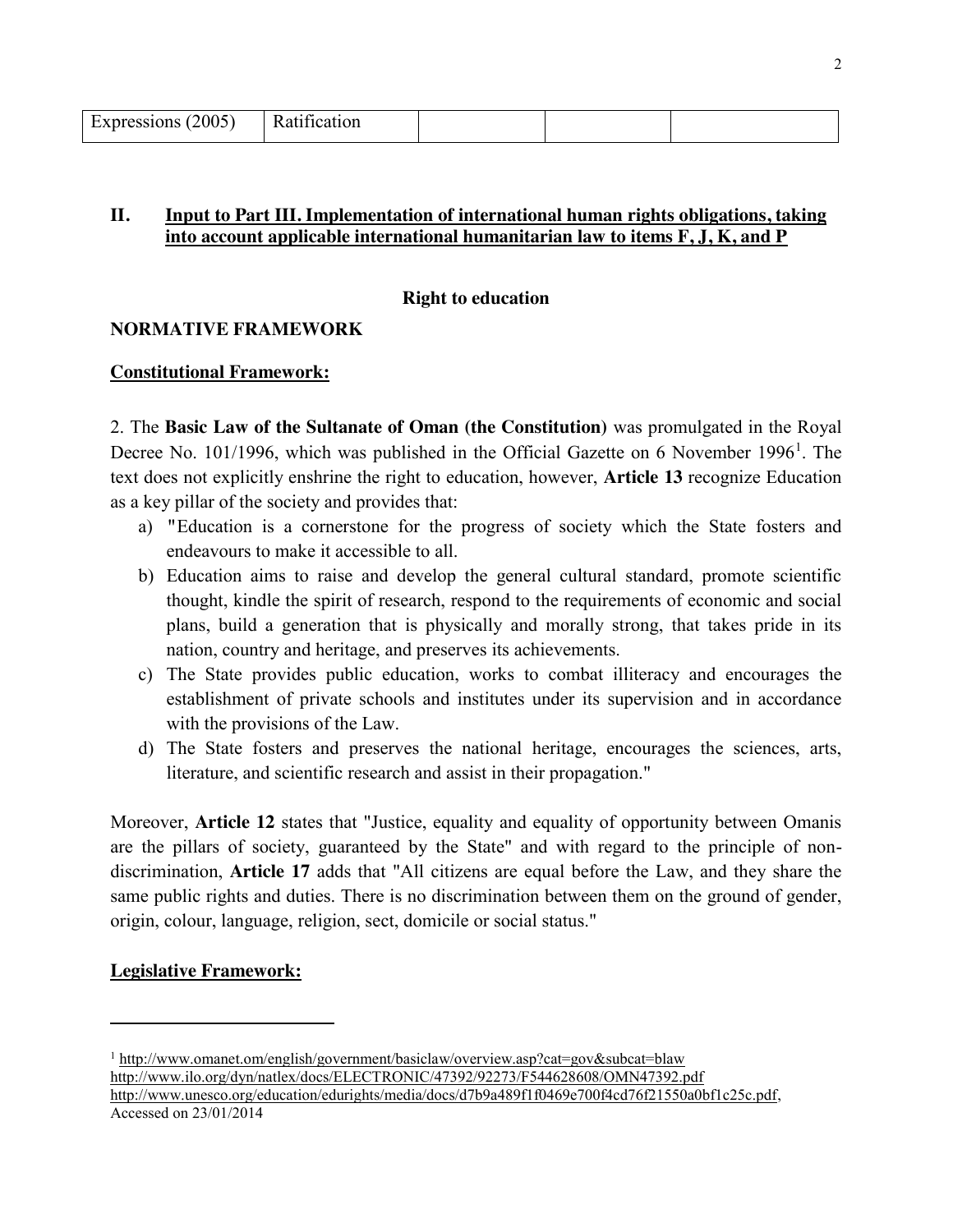- 3. The legislative framework of Oman is composed of:
	- a) "The **organizational regulations for public schools** issued by **Ministerial decision No. 21** of 1993 are considered the basis on which the work of the schools is organized, where the administration of the school finds the organizational and guiding tool for the operations and foundations of the educational system.
	- b) Education policies in the Sultanate also proceed from the **Basic Statute of State issued by Decree No. 101/1996**. The Ministry is working in accordance with the educational guidelines stipulated in these regulations stating, *inter alia*, that education is the fundamental basis for social progress sponsored by the State; which seeks to disseminate and expand education; raise the general cultural level; develop scientific thought; promote the spirit of research; respond to the needs of social and economic plans; and create a new generation, strong in its structure and morality and proud of its nation, its country, its heritage and willing to preserve its accomplishments.
	- c) In addition, **other regulations and guidelines** are issued by specialized departments of the Ministry complementing the organizational regulations, such as the regulations concerning: libraries, and the laboratory, the social specialist and the educational activities guidelines.
	- d) [The Department of Regulations and Performance Evaluation] is currently studying the **regulations governing schools in the public sector**, in order to modernize them according to the Ministry's commitments in the field of education.
	- e) Amendments have recently been completed on the **regulations regarding Parent Councils** in order to improve their role in the developments being implemented by the Ministry, the objective being to extend co-operation between the school, parents and society. These amendments have been issued by **Ministerial decision No. 10/99**.
	- f) The **Royal Decree No. 104/2005** has established the Higher Education Admission Centre, affiliated to the Ministry of Higher Education. The **Ministerial Decree No. 8/2011** issued by the Ministry of Higher Education on 29 January 2011 details the procedures for admission to higher education institutions.
	- **g)** Education is provided free of charge to all children from grade 1 to grade 12."<sup>2</sup>
	- h) "**Regulations regarding co-operative associations** are currently under review, in order to take into account the remarks made by educational regions and other departments of the Ministry. It should be mentioned that the objectives of the co-operative associations are to develop social relations among students, facilitate their access to educational materials, and train them to participate and invest in funds of public and private benefit.
	- i) The Department is also amending the **regulations regarding student affairs and school discipline** in the light of the remarks received from educational regions and the findings of the field visits made by the department, in order to take advantage of the innovations in

<sup>&</sup>lt;sup>2</sup> IBE, World Data on Education,  $7<sup>th</sup>$  ed., 2010-2011, Oman, pp. 2-3,

http://www.ibe.unesco.org/fileadmin/user\_upload/Publications/WDE/2010/pdf-versions/Oman.pdf, Accessed on 23/01/2014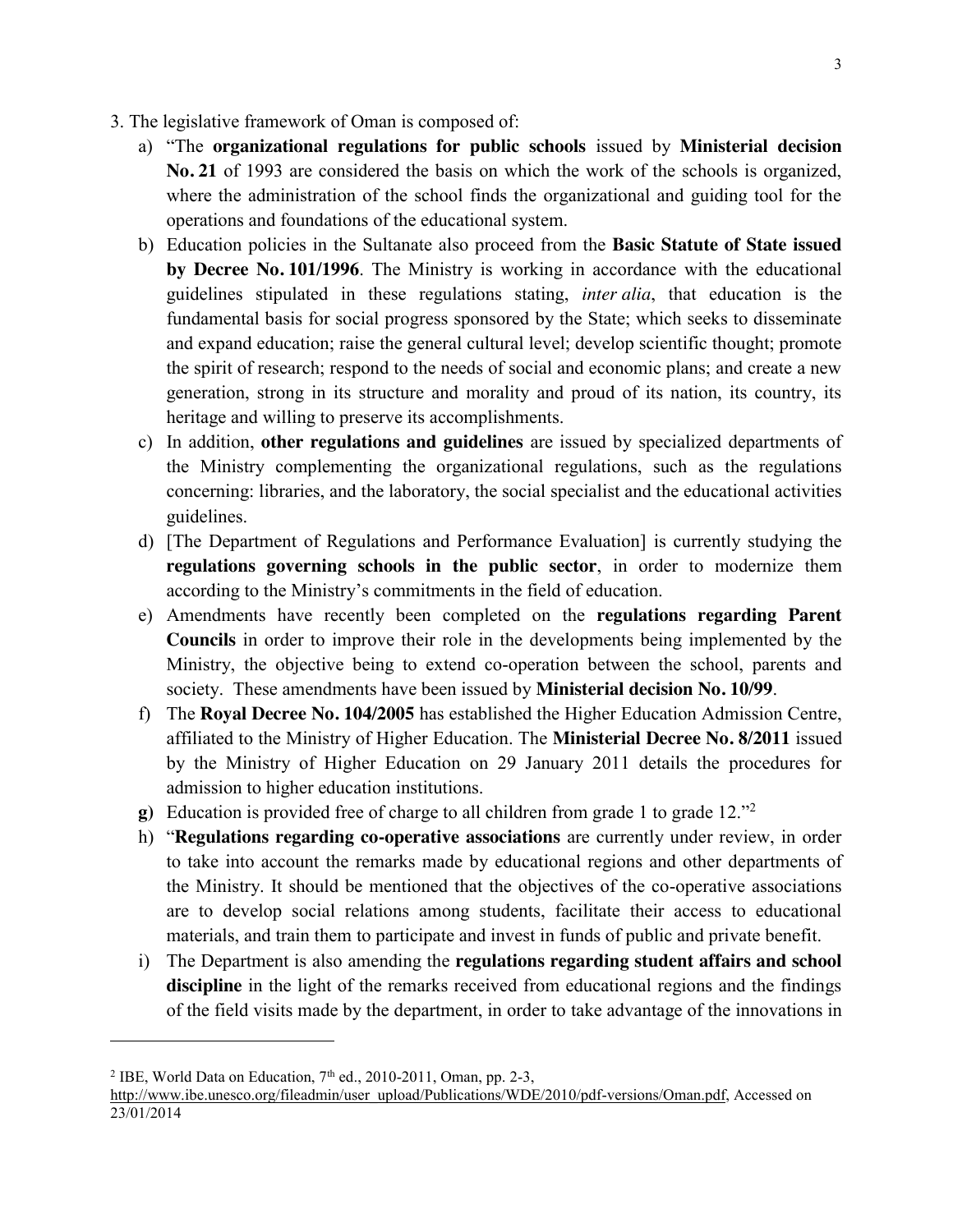that domain and to benefit from the experience of other countries. It should be noted that the new regulations insist on preventive educational methods that could help school administrators in guiding student behaviour and organizing relations in order to prepare a sound educational climate to fulfil the mission of the school."<sup>3</sup>

j) "There is no compulsory education in Oman"<sup>4</sup> , but "free quality education is available for all students, both boys and girls, wherever they may live and from all socio-economic levels. In 2008, **Royal Decree 63/20085** on the law of the disabled extended this right by specifying that individuals with disabilities have the right to education and training."<sup>6</sup>

### **Institutional Framework:**

4. "Within the framework of the new structure of the Ministry of Education, a new department (**Department of Regulations and Performance Evaluation**) was created. Its functions are to study, propose and follow-up the enforcement of rules, regulations and decisions organizing the work of schools in the public sector, to supervise guidance counselors in educational regions, and to evaluate the performance of schools." <sup>7</sup>

5. "The **Administrative Orientation and Student Affairs Sect**ion was created in every educational region of the Sultanate with the aim of supervising the formulation of laws and regulations, and monitoring their enforcement, in co-ordination with the concerned departments in the Ministry."<sup>8</sup>

# **Policy Framework:**

 $\overline{a}$ 

# **A) General information**

 $3$  IBE, World Data on Education,  $6<sup>th</sup>$  ed., 2006-2007, Oman, p. 6,

http://www.ibe.unesco.org/fileadmin/user\_upload/archive/Countries/WDE/2006/ARAB\_STATES/Oman/Oman.pdf, Accessed on 23/01/2014

 $4$  IBE, World Data on Education,  $6<sup>th</sup>$  ed., 2006-2007, Oman, p. 6,

http://www.ibe.unesco.org/fileadmin/user\_upload/archive/Countries/WDE/2006/ARAB\_STATES/Oman/Oman.pdf, Accessed on 23/01/2014

<sup>5</sup> http://www.ilo.org/dyn/natlex/docs/ELECTRONIC/86171/97049/F437420075/OMN86171%20Arabic.pdf (in Arabic only)

 $6$  Inclusive education in the Sultanate of Oman: national report of the Sultanate of Oman, submitted for the  $48<sup>th</sup>$ International Conference on Education in 2008, p. 59,

http://www.ibe.unesco.org/National\_Reports/ICE\_2008/oman\_NR08.pdf , Accessed on 23/01/2014 <sup>7</sup> IBE, World Data on Education,  $7<sup>th</sup>$  ed., 2010-2011, Oman, pp. 2-3,

http://www.ibe.unesco.org/fileadmin/user\_upload/Publications/WDE/2010/pdf-versions/Oman.pdf, Accessed on 23/01/2014

<sup>&</sup>lt;sup>8</sup> IBE, World Data on Education,  $6<sup>th</sup>$  ed., 2006-2007, Oman, p. 6, http://www.ibe.unesco.org/fileadmin/user\_upload/archive/Countries/WDE/2006/ARAB\_STATES/Oman/Oman.pdf, Accessed on 23/01/2014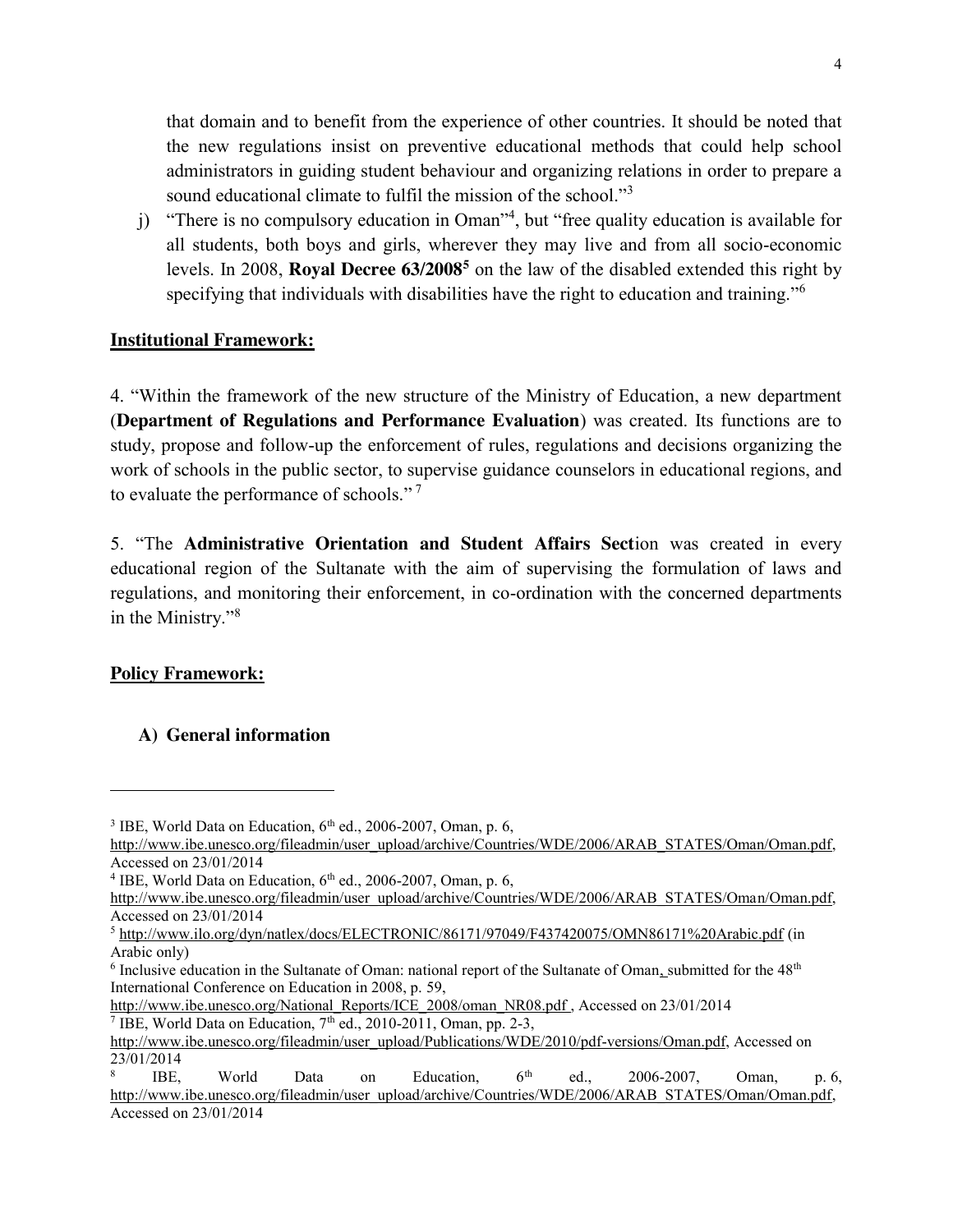6. "In the **Fifth Development Plan (1995-2000)**, the Ministry introduced further innovations, with the aim of creating an education system that would match those of advanced countries. The major objective of this plan was the improvement of the quality and efficiency of the general education system in order to match international standards."<sup>9</sup>

7. "The […] **National programmes, plans** (in particular, the **Sixth Development Plan 2001- 2005**) and political declarations on education mainly concerned the following issues:

- a) Enforcement of decentralization of administration;
- b) Providing universal education: the Government aims to provide education to all members of the society regardless of gender, both in towns and rural areas […];
- c) Planning and programming of facilities […];
- d) Encouraging the expansion of private education;
- e) Developing the assessment and evaluation system;
- f) Providing quality education at all levels." $10$

8. In the **Seventh Five Year Plan (2006-2010)**, the education priorities were "to continue increasing enrolment and literacy rates, enhancing the participation of the private sector in education and improving the quality of education."<sup>11</sup>

9. "The drawing up of a **National Strategy for Childhood, 2006**: the Ministry of Social Development, Ministry of National Economy and UNICEF collaborated to formulate a future vision for early childhood in Omani society and define the goals and aims which development plans and programmes will strive to achieve in the area of childhood. In this context and pursuant to the extreme importance accorded to children in the Sultanate, several studies were drafted in 2007 for the national strategy for childhood on a number of themes – legislative, health, environmental, educational, cultural, social and the media – to ensure that children obtain the best levels of protection and care, designed to address and prevent the problems of childhood, and to formulate guidelines, programmes and plans in respect thereof.

10. The most important goals of the strategy are:

- a) the provision of full protection and care for children,
- b) ensuring that they grow up in a safe and risk-free environment,
- c) the protection of children,
- d) enshrining their rights in legislation and

<sup>9</sup> World Data on Education, sixth edition, 2006-07, Oman, p. 2, http://www.ibe.unesco.org/fileadmin/user\_upload/archive/Countries/WDE/2006/ARAB\_STATES/Oman/Oman.pdf, Accessed on 23/01/2014

 $10$  Ibid, p. 3

<sup>&</sup>lt;sup>11</sup> Inclusive education in the Sultanate of Oman: national report of the Sultanate of Oman<sub>1</sub> submitted for the 48<sup>th</sup> International Conference on Education in 2008, p. 14, http://www.ibe.unesco.org/National\_Reports/ICE\_2008/oman\_NR08.pdf , Accessed on 23/01/2014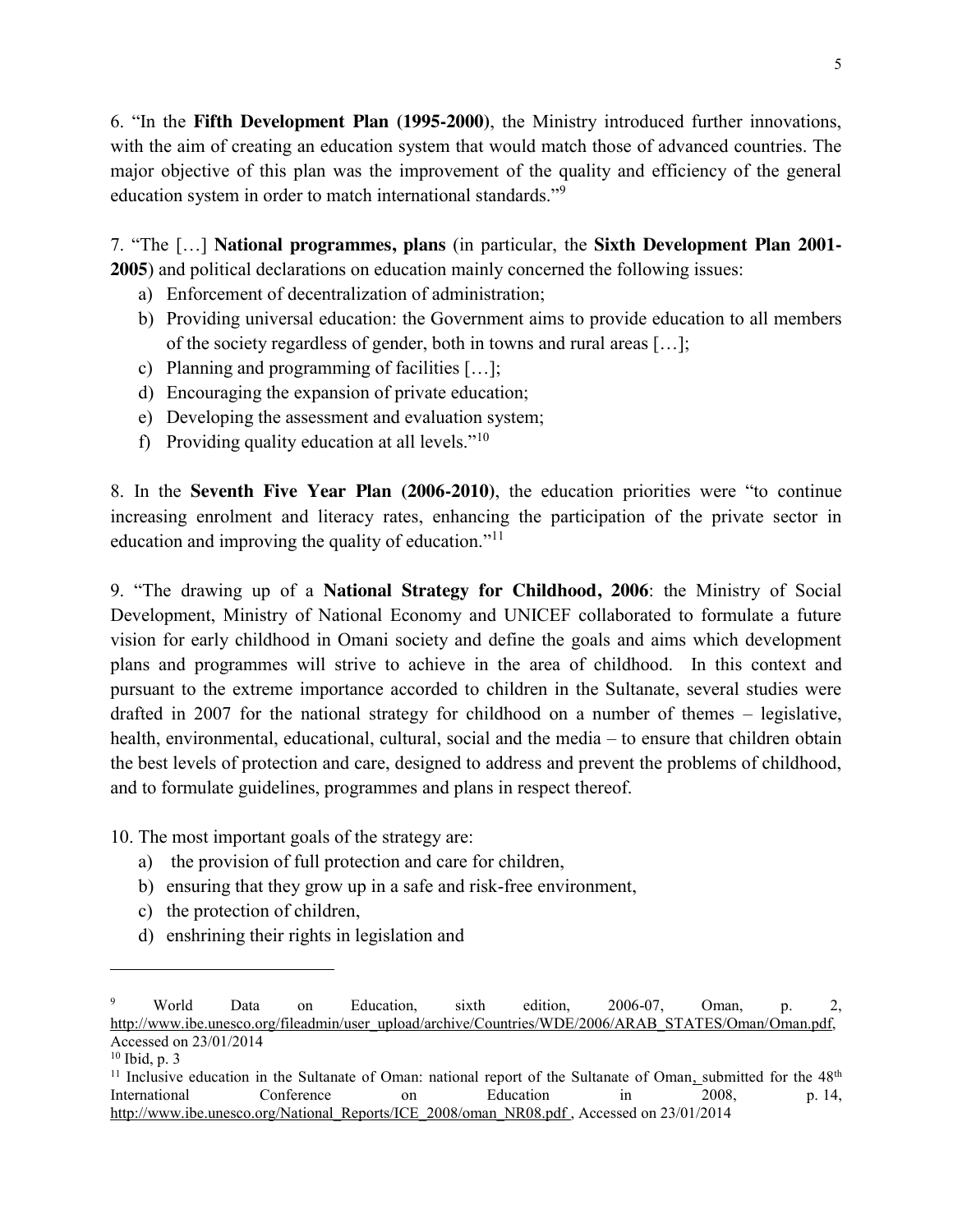e) guaranteeing the application of these rights in society."<sup>12</sup>

### **B) Inclusive Education**

11. "The **National Strategy for the Disabled**: the Ministry of Social Development, the official body which oversees this group, engaged in formulating a national strategy for the care of the disabled, which comprises all welfare, rehabilitation, educational and employment services for this section of society, including matters relating to disabled rights education. In coordination with the Ministry of Information, a three year plan (2008-2010) has been put in place in this regard."<sup>13</sup>

12. There are several initiatives taken towards inclusive education:

- a) "**Wheelchair accessibility** is now included in all new schools being built by the ministry. This facilitates access to education and gives a clear message of acceptance and welcome to the physically disabled.
- b) The role of the school social worker is being redefined to **provide more social care in schools** and more effectively meet the needs of students from socially disadvantaged backgrounds.
- c) **Assistance to low-income families** is provided. Both the government and the private sector offer assistance to low-income families, such as providing school uniforms and one free meal per day for each student.
- d) A **nutrition programme**, focusing on the importance of providing students with nutritious food, was carried out in pilot schools in each region during 2003-2004 in coordination with the Ministry of Health. […]
- e) **A health programme** has been introduced in schools. In cooperation with the Ministry of Health, all schools in the country offer the services of a nurse and, on occasion, of a doctor, who provide medical assistance and information on student health issues.  $[\dots]^{1/4}$

# **C) Teachers**

 $\overline{a}$ 

13. "Oman has large numbers of teachers, resulting in pupil/teacher ratios of 12:1 at primary level and 15:1 at secondary level in 2009. Newly recruited teachers have no choice of school, but are allocated by the Ministry of Education. The distribution of teachers is even across regions, with

<sup>&</sup>lt;sup>12</sup> National submitted to UNESCO in 2009 within the framework of the fourth consultation of Member States on the measures taken for the implementation of the 1974 UNESCO's Recommendation concerning Education for International Understanding, Co-operation and Peace and Education relating to Human Rights and Fundamental Freedoms **(**covering the period 2005-2008), p. 7, unofficial translation

<sup>&</sup>lt;sup>13</sup> National submitted to UNESCO in 2009 within the framework of the fourth consultation of Member States on the measures taken for the implementation of the 1974 UNESCO's Recommendation concerning Education for International Understanding, Co-operation and Peace and Education relating to Human Rights and Fundamental Freedoms **(**covering the period 2005-2008), p. 7, unofficial translation

<sup>&</sup>lt;sup>14</sup> Inclusive education in the Sultanate of Oman: national report of the Sultanate of Oman, submitted for the 48<sup>th</sup> International Conference on Education in 2008, p. 55,

http://www.ibe.unesco.org/National\_Reports/ICE\_2008/oman\_NR08.pdf, Accessed on 23/01/2014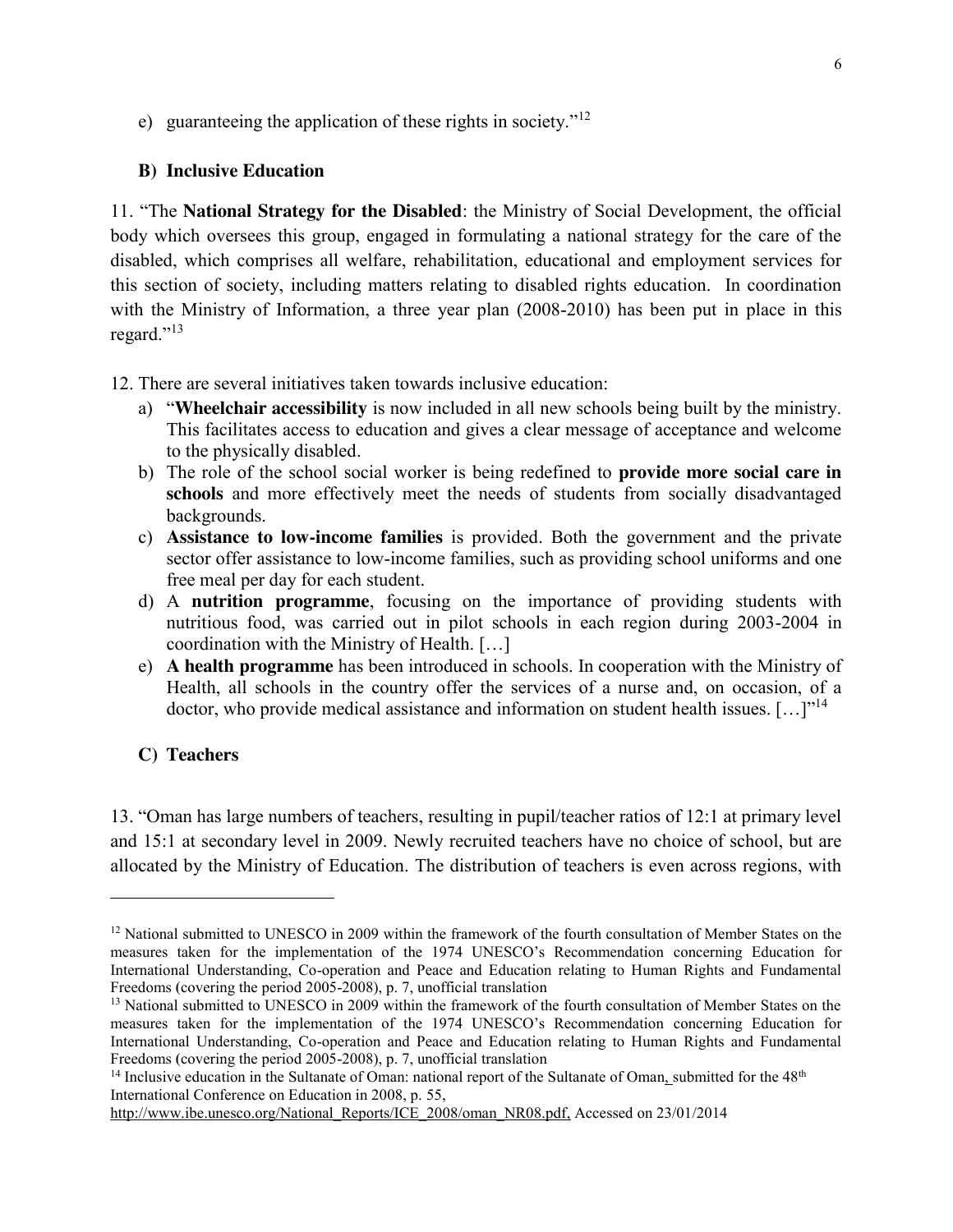the average pupil/teacher ratio for primary and secondary education varying in 2009 from 8:1 in Al-Wusta, a remote, sparsely populated region, to 14:1 in Al-Batinah, in the north. However, teachers can request a transfer after one year: in 2009, 5.8% of all teachers were transferred, mostly out of remote regions, which were left with a large proportion of inexperienced teachers. In Al-Wusta in 2009, 59% of teachers had less than five years of experience, compared with 26% nationally (Oman Ministry of Education and World Bank, 2012)."<sup>15</sup>

### **D) Quality education**

14. The **School Performance Evaluation System** was introduced to "establish national criteria and introduce a comprehensive system of school self-evaluation, complemented by occasional, thorough external evaluation."<sup>16</sup>

# **E) Curriculum**

 $\overline{\phantom{a}}$ 

# 15. **"Objectives [of the Ministry of Education]:**

**[…]**Work on forming appropriate curricula and constantly develop to keep abreast of modern developments at a time that runs in a very rapid pace."<sup>17</sup>

16. "The Ministry of Education has developed the curricula, including therein concepts for teaching students about their rights and duties vis-à-vis their homeland, society and environment, supporting the teaching of human rights in the curricula and reviewing several of the general goals of each subject." <sup>18</sup> The themes integrated are the following: "health care, gender equality, and equality before the law, free education, prevention of the employment of children, teaching those with special needs, dignity, the prevention of abuse, freedom of expression, gender equality at work, social security, justice, tolerance, life and security, consultation, democracy, freedom of belief."<sup>19</sup> "On this basis, advanced Omani curricula will be characterised by clarity of vision in

<sup>15</sup>EFA GMR 2013-14, p 251 http://unesdoc.unesco.org/images/0022/002256/225660e.pdf

<sup>&</sup>lt;sup>16</sup> Inclusive education in the Sultanate of Oman: national report of the Sultanate of Oman<sub>1</sub> submitted for the  $48<sup>th</sup>$ International Conference on Education in 2008, p. 22,

http://www.ibe.unesco.org/National\_Reports/ICE\_2008/oman\_NR08.pdf, Accessed on 23/01/2014 <sup>17</sup> Ministry of Education's website, accessible at :

http://www.oman.om/wps/portal/!ut/p/a1/hc5NC4JAEAbg39LBY86kYtrNEENNItTSvYTCugrmympZ\_z6TLkEfc3 uH52UGCCRAmuxasayveJPVz0z0U-j569DVFDT0WEc39veR4-

ACcTmCdAT4ZSz81w9pA0cgE1Nxg7gz3cCPAgsV9eB45lZXbVt7gR9nPCCs5vn0cmo1uWowIIIWVFAhX8S4Lv  $U-$ 

<sup>7</sup>VYSSjgMg8w4ZzWVCyHhp0bJux6SNwjtObm5c5LfB2v2AB1EZME!/dl5/d5/L2dBISEvZ0FBIS9nQSEh/?WCM \_GLOBAL\_CONTEXT=/EN/site/home/gov/gov1/gm/moe/, accessed on : 25/11/2014

 $\frac{18}{18}$  National submitted to UNESCO in 2009 within the framework of the fourth consultation of Member States on the measures taken for the implementation of the 1974 UNESCO's Recommendation concerning Education for International Understanding, Co-operation and Peace and Education relating to Human Rights and Fundamental Freedoms **(**covering the period 2005-2008), p. 5, unofficial translation

<sup>19</sup> Ibid, p. 10, unofficial translation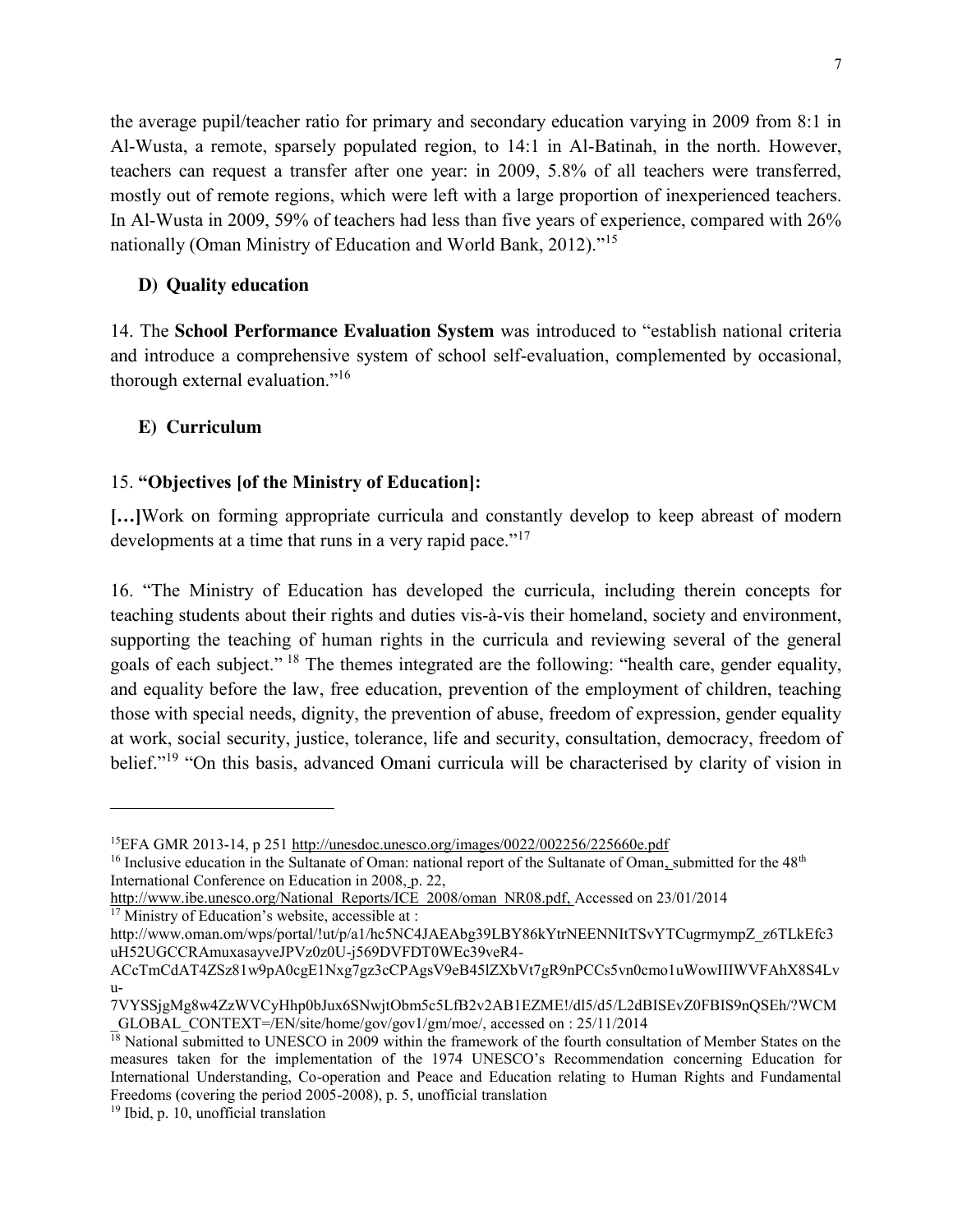respect of how to incorporate the values and principles of human rights in the educational system. They will be integrated in respect of their incorporation of pedagogic values related to the culture of human rights and make use of classroom and non-classroom activities in support of the culture of human rights."<sup>20</sup>

# **F) Financing of education**

17. "**Scholarships** and overseas study are made available to males and females equally. There is no specific programme to encourage females to study the subjects traditionally set aside for males, just as there are no scholarships and programmes set aside for women and not men."<sup>21</sup>

# **G) Gender equality**

18. **"Study on gender equality and the empowerment of women:** This study tracks progress in the capacity-building of Omani women in various fields, analyses gender discrepancies in respect of, inter alia, such acquired rights as education, health and employment and in respect of State leadership positions, and offers recommendations for the reduction of the gap between men and women at all levels."<sup>22</sup>

19. "Since the 1980s, the Sultanate has held a number of **training courses** in various fields for women across the country. […]The issues dealt with include the following: […] Equal opportunity in education and employment."<sup>23</sup>

20. "Private schools apply the **co-educational system at all levels**, as do Government and private institutions of higher education. Government schools, however, limit the coeducational model to the first stage of basic education (grades 1-4). That is in response to the demands of the Consultative Assembly and parents' councils for a combination of coeducational education at the first and last stages of education and separation of the sexes in the middle stage, for cultural, social and age-related considerations."<sup>24</sup>

<sup>20</sup> Ibid, p. 6, unofficial translation

<sup>21</sup> Oman's Report on the Convention to Eliminate all forms of Discrimination Against Women, 2010, p.21, accessible at:  $\overline{a}$  at:  $\overline{a}$  at:  $\overline{a}$  at:  $\overline{a}$  at:  $\overline{a}$  at:  $\overline{a}$ 

http://tbinternet.ohchr.org/\_layouts/treatybodyexternal/Download.aspx?symbolno=CEDAW%2fC%2fOMN%2f1&L ang=fr (Accessed on 26/11/2014)

 $22$  Oman's Report on the Convention to Eliminate all forms of Discrimination Against Women, 2010, p.8, accessible at:

http://tbinternet.ohchr.org/\_layouts/treatybodyexternal/Download.aspx?symbolno=CEDAW%2fC%2fOMN%2f1&L ang=fr (Accessed on 26/11/2014)

<sup>&</sup>lt;sup>23</sup> Oman's Report on the Convention to Eliminate all forms of Discrimination Against Women, 2010, p.8, accessible at:

http://tbinternet.ohchr.org/\_layouts/treatybodyexternal/Download.aspx?symbolno=CEDAW%2fC%2fOMN%2f1&L ang=fr (Accessed on 26/11/2014)

<sup>&</sup>lt;sup>24</sup> Oman's Report on the Convention to Eliminate all forms of Discrimination Against Women, 2010, p.20, accessible at:  $\overline{a}$  at:  $\overline{a}$  at:  $\overline{a}$  at:  $\overline{a}$  at:  $\overline{a}$  at:  $\overline{a}$  at:  $\overline{a}$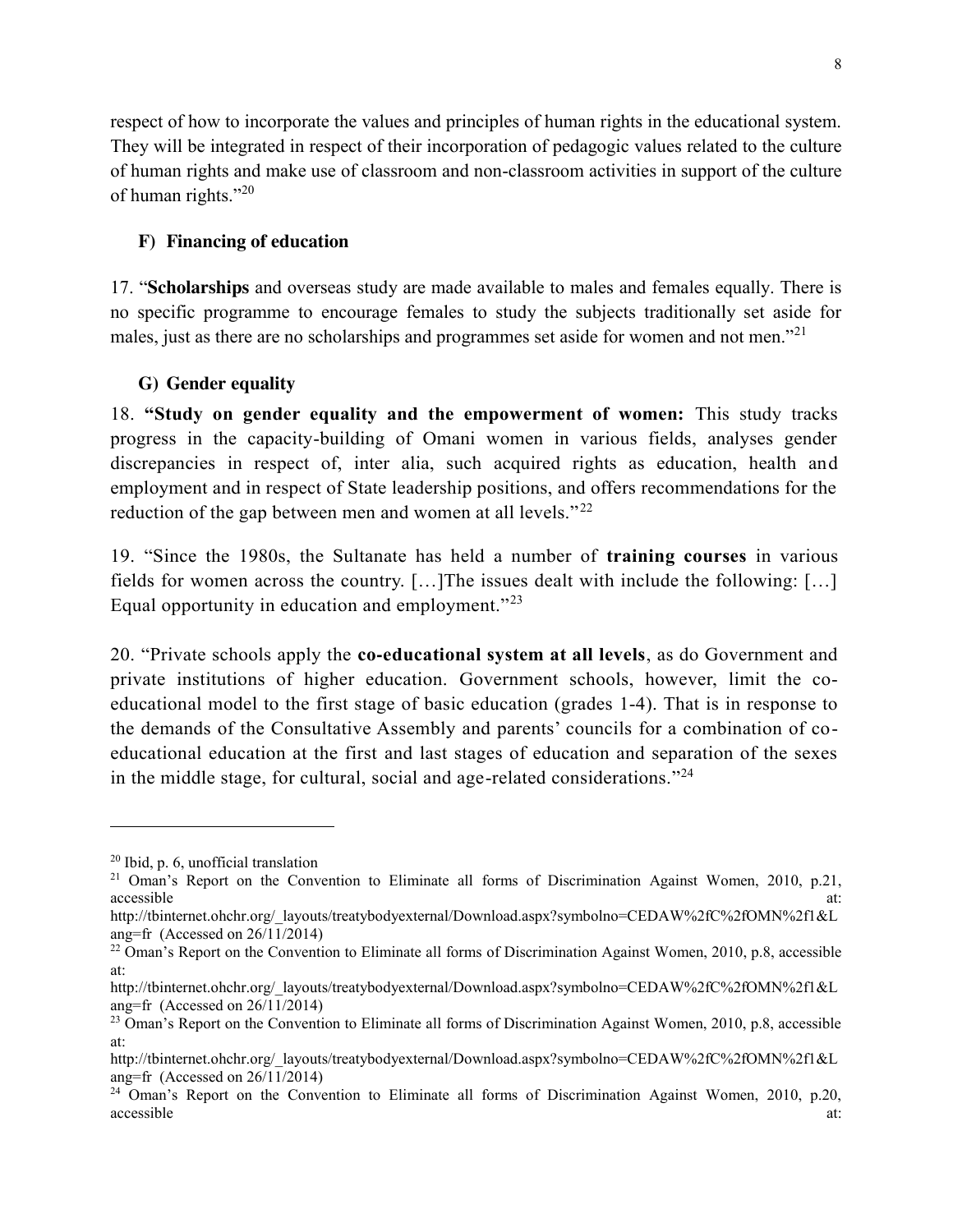21. "**Curricula and textbooks have been revised** at least twice in order to present male and female roles as mutually supportive and based on equality in respect of rights and duties. The last revision took place when preparations were being made to apply the basic education system before accession to CEDAW, and references discriminating on the basis of gender and showing stereotyped categories were systematically removed. Training workshops were held for teaching staff, for the same purpose."<sup>25</sup>

### **Cooperation:**

 $\overline{\phantom{a}}$ 

22. Oman is **not party** to the 1960 UNESCO Convention against Discrimination in Education. Oman reported to UNESCO on the measures taken for the implementation of the 1960 UNESCO Recommendation against Discrimination in Education within the framework of the **Sixth Consultation** of Member States (covering the period 1994-1999).

23. However, Oman did not report to UNESCO within the framework of the:

- a) **Seventh Consultation** of Member States (covering the period 2000-2005)
- b) **Eighth Consultation** of Member States (covering the period 2006-2011).

24. Oman reported to UNESCO on the measures taken for the implementation of the 1974 UNESCO Recommendation concerning Education for International Understanding, Co-operation and Peace and Education relating to Human Rights and Fundamental Freedoms within the framework of the **Fourth Consultation** of Member States (covering the period 2005-2008). However, Oman did not report to UNESCO within the framework of the **Fifth Consultation** of Member States (covering the period 2009-2012).

25. Oman did not report to UNESCO on the measures taken for the implementation of the 1976 UNESCO Recommendation on the Development of Adult Education within the framework of the **First Consultation** of Member States (1993). However, Oman did report to UNESCO within the framework of the **Second Consultation** of Member States (2011).

26. Oman is **a party** to the 1989 UNESCO Convention on Technical and Vocational Education since  $02/04/1991$ .

http://tbinternet.ohchr.org/\_layouts/treatybodyexternal/Download.aspx?symbolno=CEDAW%2fC%2fOMN%2f1&L ang=fr (Accessed on 26/11/2014)

 $25$  Oman's Report on the Convention to Eliminate all forms of Discrimination Against Women, 2010, p.21, accessible at:  $\overline{a}$  at:  $\overline{a}$  at:  $\overline{a}$  at:  $\overline{a}$  at:  $\overline{a}$  at:  $\overline{a}$ 

http://tbinternet.ohchr.org/\_layouts/treatybodyexternal/Download.aspx?symbolno=CEDAW%2fC%2fOMN%2f1&L ang=fr (Accessed on 26/11/2014)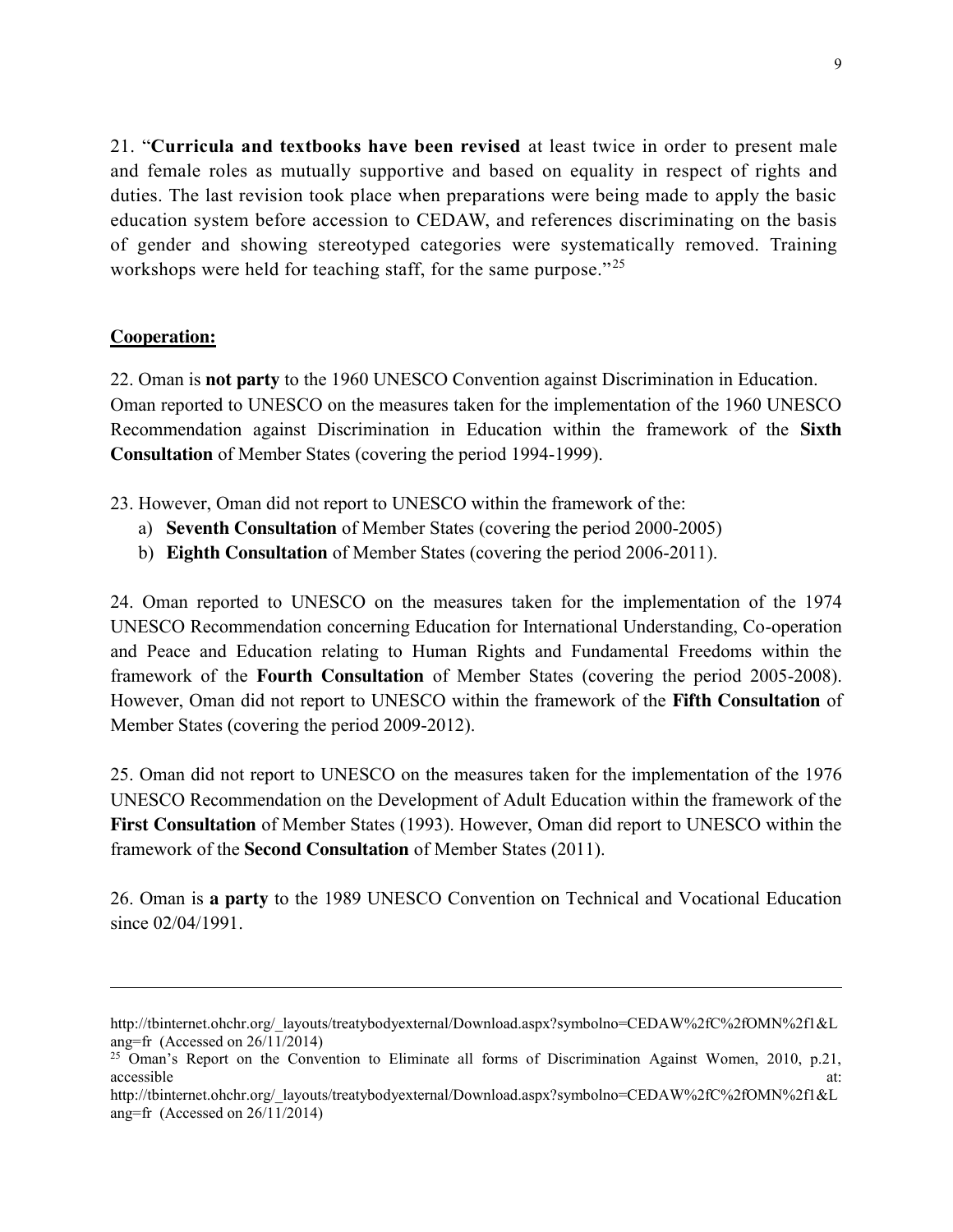#### **Freedom of opinion and expression**

Constitutional and legislative framework:

27. Freedom of expression and freedom of the press are guaranteed by the 1996 Basic Statute of the State of Oman<sup>26</sup>

28. The 1984 Decree on Press and Publications extends the 1974 Penal Code of Oman that already rendered defamation as a criminal offense.<sup>27</sup> Any kind of publication of what is considered defamatory matter can lead up to imprisonment for a maximum of three vears.<sup>28</sup>

29. Omantel, the sole Internet Service Provider of Oman, requires internet users to sign the Internet Services Manual.<sup>29</sup> This stipulates what can be published online, allowing the government to control internet content.

30. The 2002 Telecommunications Regulatory Act allows the authorities to prosecute individuals for any message that "violates the public order and morals" with a maximum imprisonment sentence of one year.<sup>30</sup>

31. There is no Freedom of Information law in Oman.

Media self-regulation:

32. Self-regulatory mechanisms of the media exist in Oman through an entity such as the Oman Journalist Association.

Safety of journalists:

l

33. UNESCO recorded no killing of journalists in Oman between 2008 and 2013.

# **III. RECOMMENDATIONS**

<sup>26</sup> See the Basic Statute of the State (Constitution of Oman) at https://www.constituteproject.org/constitution/Oman\_2011.pdf

<sup>27</sup> See the Penal Code of Oman (Royal Decree N. 7/74) at  $\frac{https://www.unode.org/tldb/pdf/Oman CP.pdf}{https://www.unode.org/tldb/pdf/Oman CP.pdf}$ , in particular Articles 126, 135, and 173.

<sup>28</sup> See the 'Royal Sultani Decree No. 49/1984 on Press and Publications issued on May 29, 1984' at: http://www.dc4mf.org/sites/default/files/press\_law\_oman.pdf

<sup>29</sup> See the 'Internet Services Manual' at: http://www.omantel.om/wpresources/files/CyberCafe/Terms\_and\_condtions\_internet\_cafe.pdf

<sup>30</sup> See the Telecommunications Regulatory Act (Royal Decree No. 30/2002) at http://www.ituarabic.org/coe/2005/Interconnection-05/Documents/Additional-2b.pdf.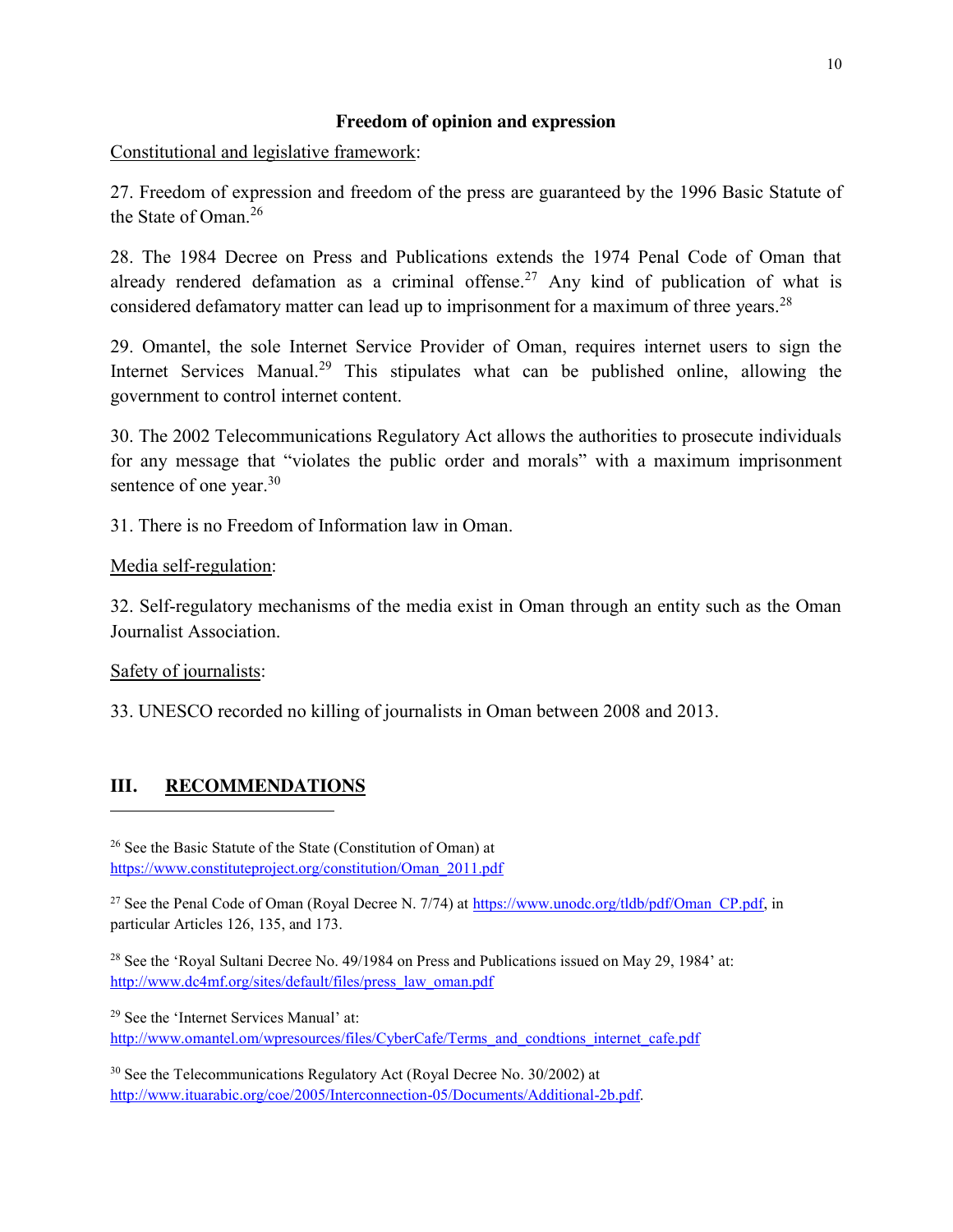**Recommendations made within the framework of the first cycle of the Working Group on the Universal Periodic Review, considered on (please check the date on the following web site: http://www.ohchr.org/EN/HRBodies/UPR/Pages/Documentation.aspx)** 

#### **Right to education**

34. In the Report of the Working Group on the Universal Periodic Review of 24 March 2011, the following recommendations were made to Oman:

- *i. 89.15. Continue efforts to enhance the capacities of institutions working with persons with disabilities, including educational and health institutions (Saudi Arabia);*
- *ii. 89.20. Further pursue cooperation with civil society organizations with a view to promoting and protecting human rights in different areas, including the areas of education, health, migrant workers and gender equality (Morocco);*
- *iii. 89.28. That the Sultanate of Oman strengthen its cooperation with the Office of the High Commissioner for Human Rights with a view to holding more training sessions for awareness raising and education on human rights (Kuwait);*
- *iv. 89.42. Ensure equal rights between women and men with regard to […] education (Italy);*
- *v. 89.82. Maintain its efforts in the fields of health and education (Cuba);*
- *vi. 89.83. Strengthen education and health systems, fight illiteracy and raise awareness on human rights issues (Saudi Arabia);*
- *vii. 89.86. Continue efforts to ensure the enrolment of all segments of society in education (Yemen);*
- *viii. 89.87. Remove all restrictions on girls' access to education (Australia);*
- *ix. 89.89. Continue its efforts to integrate human rights education in the remaining grades in schools (Democratic People's Republic of Korea);*
- *x. 89.90. Increase efforts to integrate a human rights culture into school curricula at all stages of education (Bahrain);*
- *xi. 89.91. Improve continuously the implementation of its programmes for human rights education (Philippines);*
- *xii. 89.92. That the Sultanate of Oman further pursue the practical measures which it has taken to spread a human rights culture in educational institutions, and use the media for this purpose (Kuwait);*
- *xiii. 89.93. Intensify programmes and activities and provide training and education on human rights issues to military and police officers (Saudi Arabia);*
- *xiv. 89.94. Share best practices in promoting the education of children with disabilities (Qatar);*
- *xv. 89.95. Share with other States its expertise and achievements in the management of institutions providing special needs education (Saudi Arabia);*
- *xvi. 89.96. Continue efforts to provide educational facilities to persons with special needs (Lebanon);*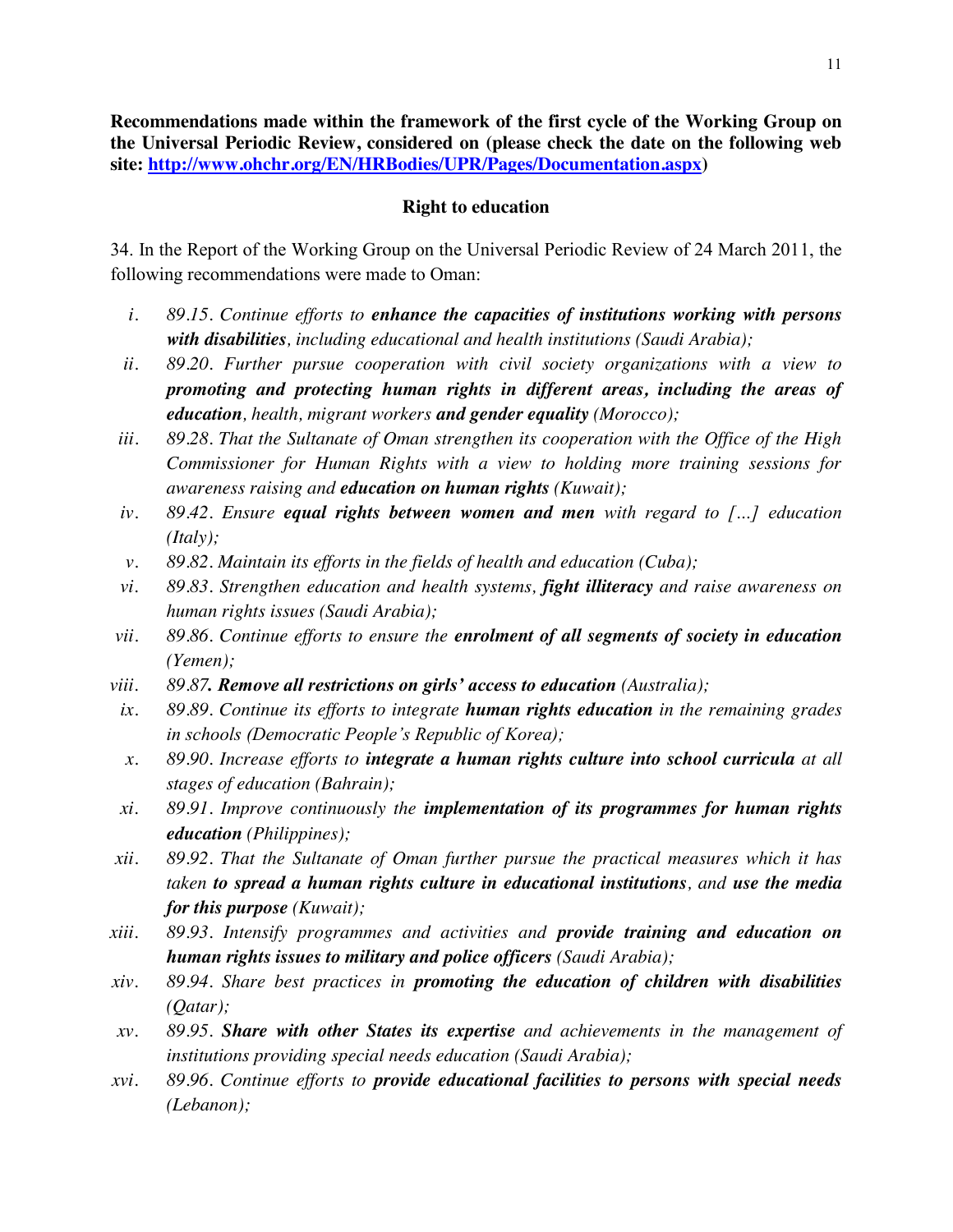#### **Analysis:**

 $\overline{\phantom{a}}$ 

35. Oman adopted various programmes to improve access to quality education, through several Development and National Plans and through the "National Strategy for Childhood". It also strived to make education more inclusive by adopting a "National Strategy for the Disabled". However, no sufficient measures have been taken to address persisting discriminations, especially against women. In addition, no further measures including human rights education in training and curricula, especially as regards Oman military and police officers have been taken.

#### **36. Specific Recommendations:**

**36.1 Oman should be strongly encouraged to ratify the UNESCO Convention against discrimination in education**

**36.2 Oman should be encouraged to further submit state reports for the periodic consultations of UNESCO's education related standard-setting instruments.**

**36.3 Oman could be encouraged to further provide human rights education, especially for its military and policy officers.**

**36.4 Oman could be encouraged to further promote education for all, especially by continuing to implement programmes to ban discrimination against women.**

**36.5 Oman could be encouraged to further its policy to improve access of the persons with disability to education.**

#### **Freedom of opinion and expression**

37. Oman is recommended to introduce an access to information law that is in accordance with international standards $31$ 

38. Oman is recommended to decriminalize defamation, currently found in 1984 Decree on Press and Publications, the 1974 Penal Code as well as the related 2002 Telecommunications

<sup>&</sup>lt;sup>31</sup> See for example, the Universal Declaration of Human Rights, the International Covenant on Civil and Political Rights (ICCPR), the recommendations of the 2000 Report of the UN Special Rapporteur on Freedom of Opinion and Expression, the 1981; 2002 Recommendation of the Committee of Ministers of the Council of Europe, the 2002 African Commission on Human and Peoples' Rights Declaration of Principles of Freedom of Expression in Africa and the 2000 Inter-American Commission on Human Rights' Declaration of Principles of Freedom of Expression.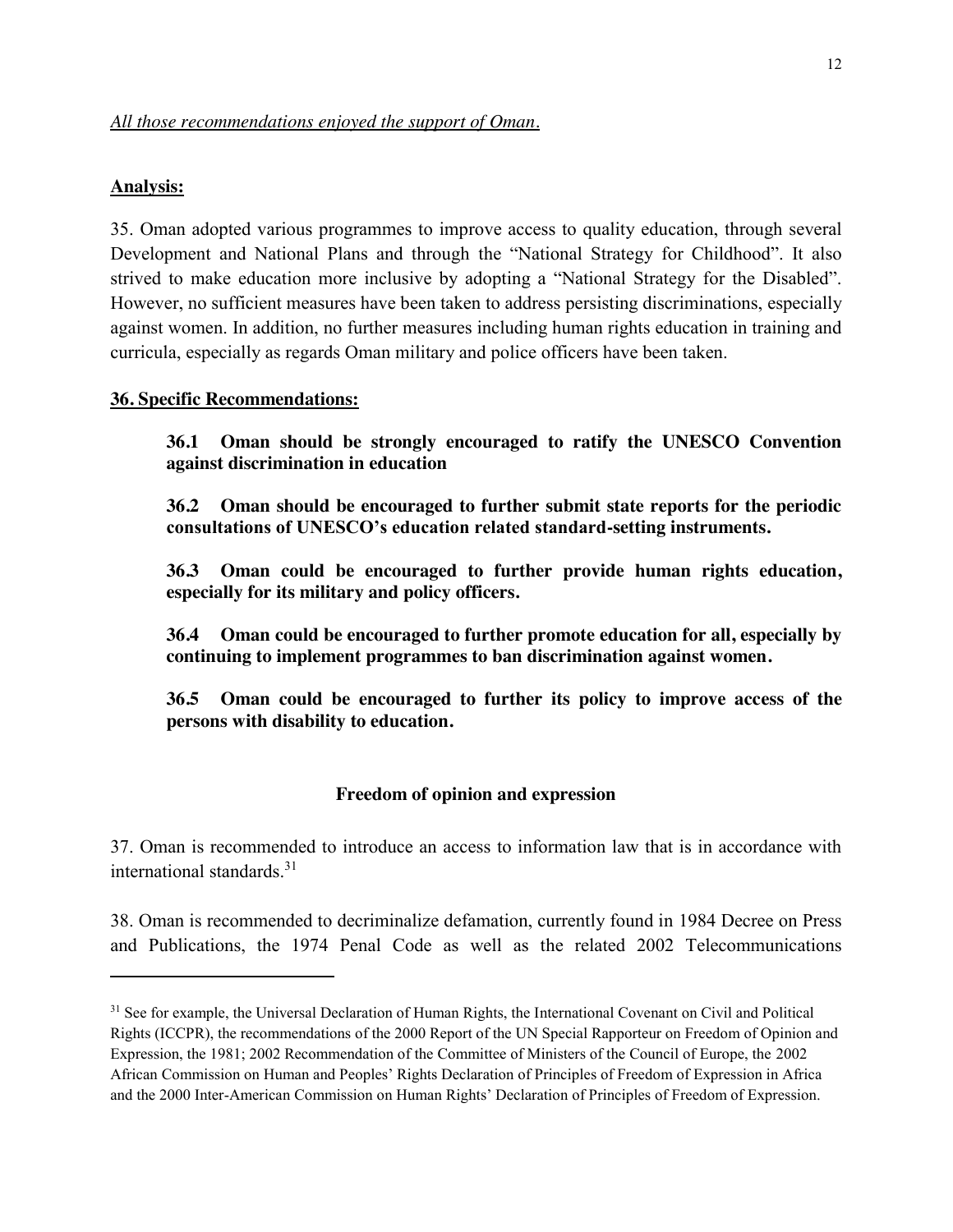Regulatory Act, together with any internet-related provisions, and place it within a civil code that is in accordance with international standards. $32$ 

#### **Cultural rights**

39. As a State Party to the Convention concerning the Protection of the World Cultural and Natural Heritage (1972), the Convention for the Safeguarding of the Intangible Cultural Heritage  $(2003)^{33}$  and the Convention on the Protection and Promotion of the Diversity of Cultural Expressions  $(2005)^{34}$ , Oman is encouraged to fully implement the relevant provisions that promote access to and participation in cultural heritage and creative expressions and, as such, are conducive to implementing the right to take part in cultural life as defined in article 27 of the Universal Declaration of Human Rights and article 15 of the International Covenant on Economic, Social and Cultural Rights. In doing so, Oman is encouraged to give due consideration to the participation of communities, practitioners, cultural actors and NGOs from the civil society as well as vulnerable groups (minorities, indigenous peoples, migrants, refugees, young peoples and peoples with disabilities), and to ensure that equal opportunities are given to women and girls to address gender disparities.

### **Freedom of scientific research and the right to benefit from scientific progress and its applications**

40. **Oman**, in the framework of the 2015-2017 consultations related to the revision and monitoring of the Recommendation on the Status of Scientific Researchers is encouraged to report to UNESCO on any legislative or other steps undertaken by it with the aim to implement this international standard-setting instrument, adopted by UNESCO in 1974. The 1974 Recommendation on the Status of Scientific Researchers sets forth the principles and norms of conducting scientific research and experimental development and applying its results and technological innovations in the best interests of pursuing scientific truth and contributing to the enhancement of their fellow citizens' well-being and the benefit of mankind and peace. The

<sup>&</sup>lt;sup>32</sup> See for example, General Comments No 34. of the International Covenant on Civil and Political Rights (ICCPR), 2006 Recommendation of the 87th Session Human Rights Committee, the recommendations of the UN Special Rapporteurs on the Right to Freedom of Opinion and Expression, and Resolution 1577 (2007) of the Parliamentary Assembly of the Council of Europe.

<sup>&</sup>lt;sup>33</sup> See UNESCO 2013. Oman Periodic Report on the 2003 Convention for the Safeguarding of the Intangible Cultural Heritage. http://www.unesco.org/culture/ich/doc/download.php?versionID=22443

<sup>34</sup> See UNESCO 2012. Oman Periodic Report on the 2005 Convention on the Protection and Promotion of the Diversity of Cultural Heritage. http://www.unesco.org/culture/culturaldiversity/2005convention/data.php?1411480344&dir=reports&link=Oman\_Report\_OwnFormat\_EN\_2012.pdf